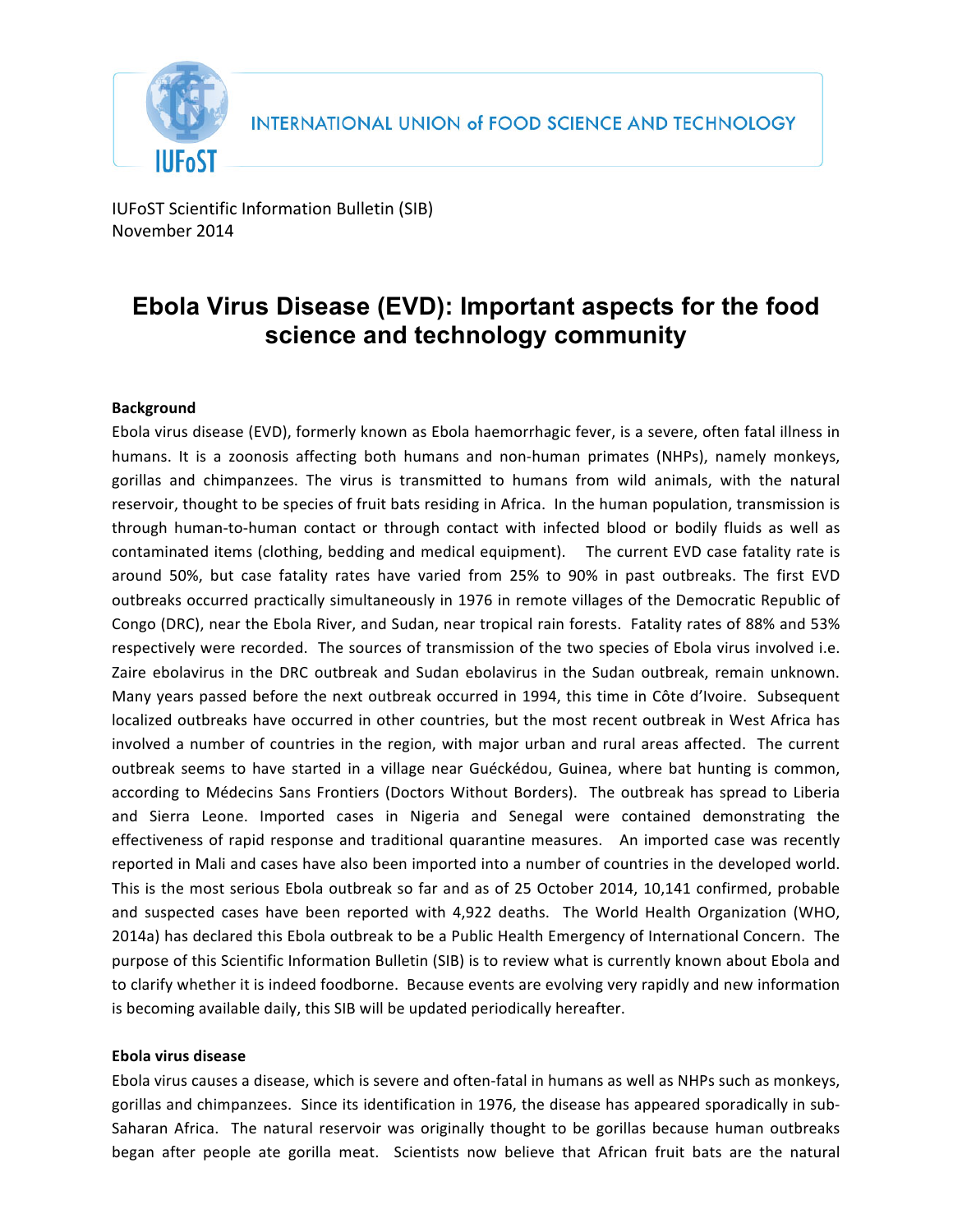from infected animals (bats or monkeys), fruit that has been covered with bat saliva or feces, or by coming in contact with surfaces covered in infected bat droppings and then touching their eyes, nose or mouths. 

Ebola viruses consist of five genetically distinct members of the Filoviridae family: Zaire ebola virus, Sudan ebolavirus, Bundibugyo ebolavirus, Reston ebolavirus and Tai Forest (Côte d'Ivoire) ebolavirus. Reston ebolavirus was isolated from monkeys from the Philippines after having caused disease in NHPs only but was found later in swine suffering from porcine reproductive and respiratory disease syndrome. Zaire, Sudan and Bundibugyo Ebola viruses are responsible for most EVD outbreaks. However, Zaire ebolavirus constitutes the most serious threat to both human and NHPs in Sub-Saharan Africa because of its high case fatality (see Figure 1 below). It has also caused the largest number of outbreaks, including the present one. As of September 2014, the average risk of death among those infected is 50%. 

# Figure 1 **Death rates of the 5 Ebola virus species**

79% 53% 27% 0% 0% Zaire Sudan Bundibugyo Reston **Taï Forest** ebolavirus ebolavirus ebolavirus ebolavirus ebolavirus

Source: CDC CDC (2014)

V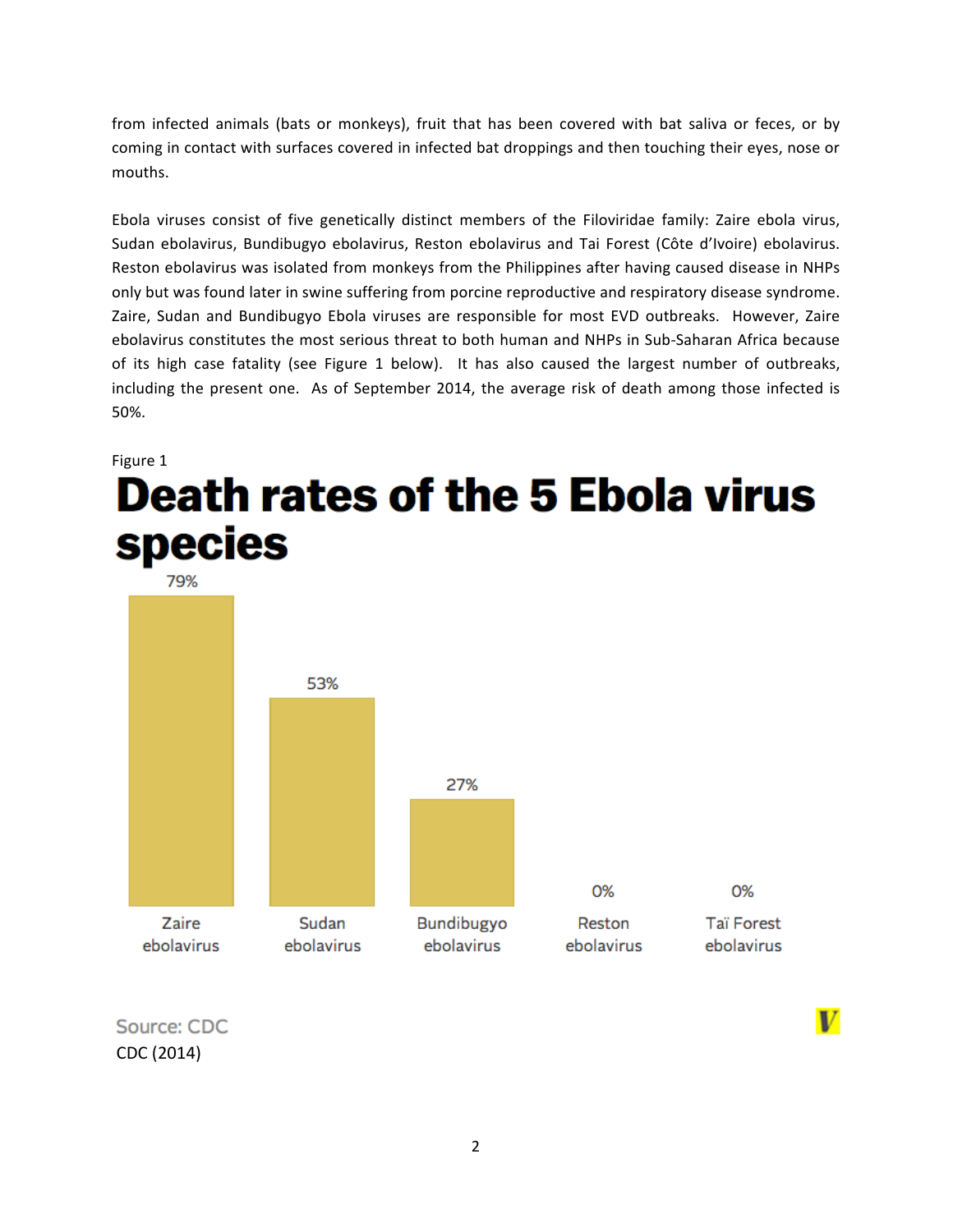The incubation period, that is, the time interval from infection with the virus to onset of symptoms is 2 to 21 days, with an average of 8-10 days. Importantly, humans are not infectious and therefore cannot transmit the virus, until they develop symptoms. Initial symptoms are the sudden onset of fever, fatigue, muscle pain, headache and sore throat. This is followed by vomiting, diarrhea, abdominal (stomach) pain, rash, symptoms of impaired kidney and liver function, and in some cases, both internal and external bleeding (e.g. oozing from the gums, blood in stools). Laboratory findings include low white blood cell and platelet counts and elevated liver enzymes. In cases that become fatal, death usually occurs 9-10 days after the onset of symptoms. If the patient survives past the second week of infection, there is a significantly increased likelihood of survival. See Figure 2 for an infographic on how Ebola symptoms progress.

Figure 2

# **How Ebola Symptoms Progress**

Infection with the Ebola virus can lead to flu-like symptoms, bleeding (both visible and internal) and, in many cases, death. The current outbreak has a mortality rate of around 60 percent.



Source: Dr. Nahid Bhadelia M.D., M.A., Associate Hospital Epidemiologist, Boston Medical Center Director of Infection Control, National Emerging Infectious Disease Laboratories, Boston University THE HUFFINGTON POST Huffington Post (2014a)

Ebola virus spreads from person-to-person through direct contact with tissue, organs, blood or bodily fluids (including vomit, urine, sweat, saliva, semen and breast milk) from an infected person and through surfaces and materials contaminated with these fluids, including clothing, bedding, medical equipment, used needles and syringes. The virus enters the body through broken skin or mucous membranes (such as eyes, nose or mouth) and is not airborne; however, a cough from a sick person could infect someone who has been sprayed with infected saliva. The virus is also present on a patient's skin after symptoms develop. 

#### **Controlling the Ebola outbreak**

WHO has stated that community engagement is key to successfully controlling outbreaks and relies on applying a suite of interventions, namely case management, surveillance and contact tracing, good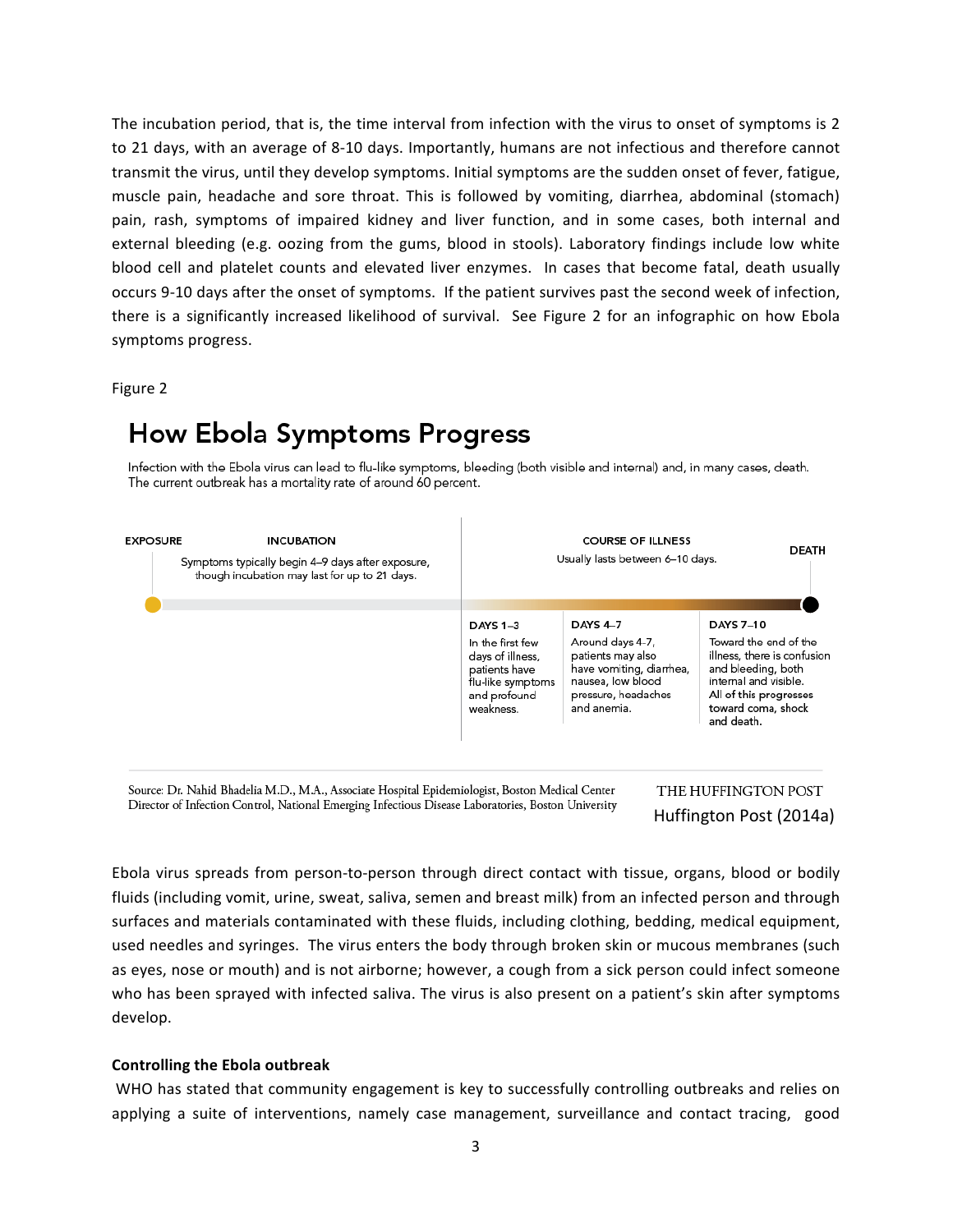laboratory services, safe burials and social mobilization. Early supportive care with rehydration and treatment of symptoms improves rates of survival. There is as yet no licensed treatment proven to neutralize the virus but a range of blood, immunological and drug therapies are under development. There are currently no licensed Ebola vaccines but 2 potential candidates are undergoing evaluation. WHO projects that hundreds of thousands of doses of vaccine will be available in the first half of 2015 with millions more by the end of 2015 (WHO, 2014a).

#### **Is Ebola virus foodborne?**

Antibodies to Ebola virus are found in some hunted game animals in Africa, including forest antelopes and rodents. Pigs, guinea pigs, horses and goats have been infected experimentally and either had no symptoms or mild ones. Ebola virus has not been found in any African felines, such as lions, so cats may be immune. Studies of hammer-headed bats in the Democratic Republic of Congo have found that 10 percent of the bats carry antibodies to the virus. Similar studies of fruit bats in Ghana have found a prevalence of 36% with Ebola virus antibodies (Hayman *et al.*, 2012). Of 24 plant species and 19 vertebrate species experimentally inoculated with Ebola virus, only bats became infected. Furthermore, the bats displayed no clinical signs and this suggests that bats are a reservoir species of the virus (Swanepoel *et al.*, 1996). Non-human primates are particularly susceptible to EVD. While the case fatality rate in NHPs is unknown, some ecological data suggest that EVD has contributed to declines of up to 98% of local great ape populations in Gabon and the Republic of Congo. Since NHP groups are geographically separated, the source of the infection is likely to be contact with the reservoir species. Bats are notoriously adept at hosting parasites and pathogens and spreading diseases to other animals. Such viruses like SARS, Marburg and Ebola can be passed to NHPs and ultimately to humans (Muyembe-Tamfum *et al.,* 2012).

#### As a consequence, WHO (2014a) recommends that:

"Reducing the risk of wildlife-to-human transmission from contact with infected fruit bats or monkeys/apes and the consumption of their raw meat. Animals should be handled with gloves and other appropriate protective clothing. Animal products (blood and meat) should be thoroughly cooked before consumption."

The US Centers for Disease Control and Prevention (CDC) has flatly stated that Ebola is not foodborne. This viewpoint results most likely because neither bats nor NHPs are eaten or handled in the USA food supply chain. In fact, importing bush meat is not permitted and is subject to a fine of US\$250,000 (CDC, 2014). However, from an international perspective as pointed out by WHO, food handlers and consumers of raw meat from bats or monkeys/apes are at risk of EVD and therefore, Ebola is a foodborne disease in those countries with bush meat traditions.

Bush meat is traditionally eaten in many parts of Sub-Saharan Africa. In some countries, bush meat is an important source of protein where other sources of animal protein are scarce or too expensive. If the Ebola epidemic continues, farmers may abandon their fields and food markets may be disrupted, which may increase demand for bush meat as a necessary alternative food source. Therefore, WHO (2014a) has provided food safety advice concerning Ebola and has emphasized that if food products are properly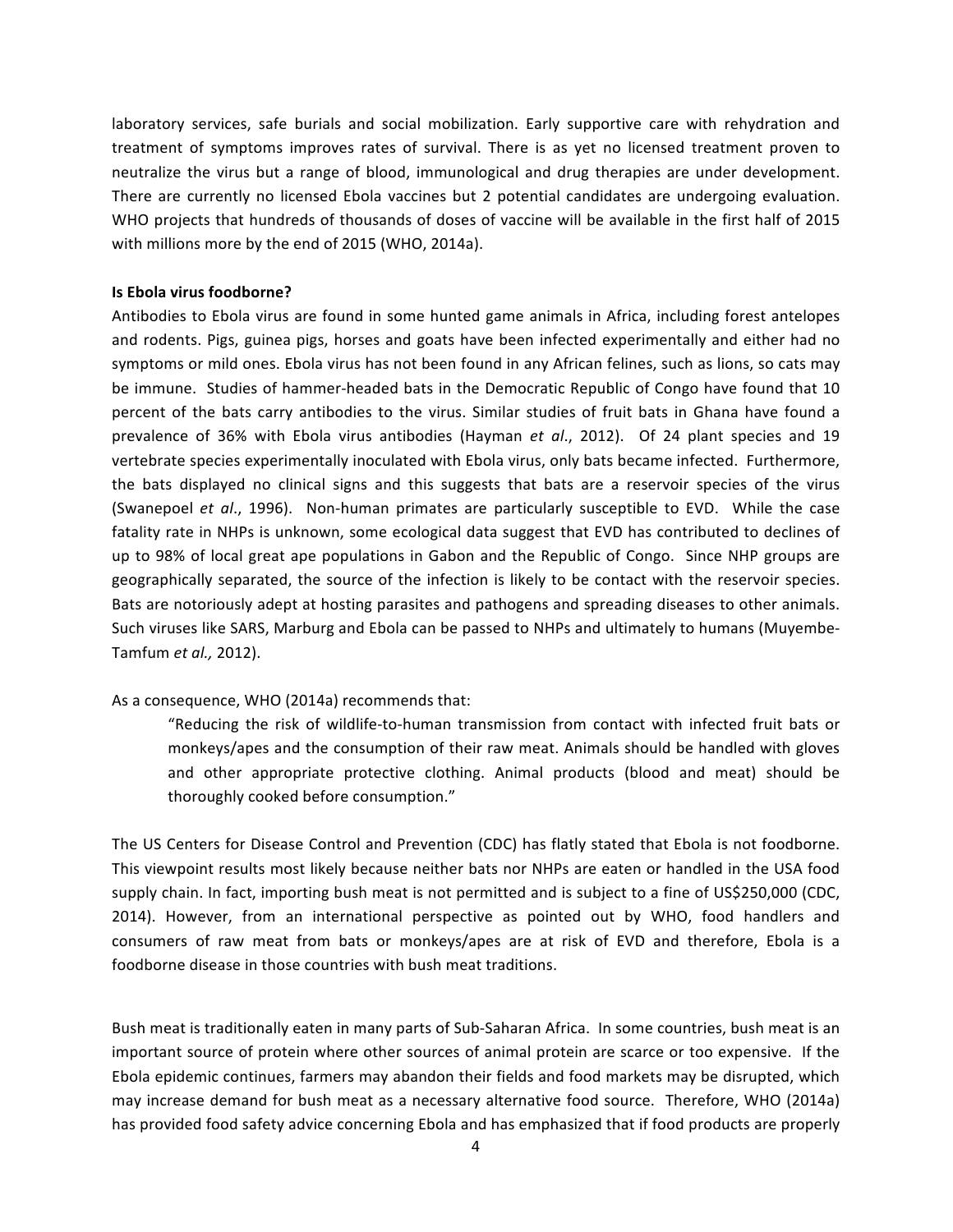prepared and cooked, humans cannot become infected by consuming them as the Ebola virus is inactivated through cooking. More specifically, the Ebola virus is inactivated by heating for 60 minutes at 60 °C or boiling for 5 minutes (HPSC, 2014). WHO (2014a) also emphasizes that basic hygiene measures can prevent infection in people in direct contact with infected animals or with raw meat and by-products. Such measures include regular hand washing, handling potentially infected meat with gloves, and changing of clothes, boots and other protective clothing before and after touching these animals and their products. In addition, sick, diseased or dead animals should never be consumed.

# Take away for the food science and technology community

For most of the world, the chances of contracting EVD through food are negligible. Basic food hygiene messages that have been promoted for many years should continue to be invoked as these have a history of successfully preventing the transmission of biological hazards in general and this would certainly be applicable to the Ebola virus as well. These messages are best embodied in the WHO Five keys to safer food (2014b), namely:

- 1. Keep clean
- 2. Separate raw and cooked
- 3. Cook thoroughly
- 4. Keep food at safe temperatures
- 5. Use safe water and raw materials

In particular, hand-washing by food handlers is important when food will be consumed with no further processing to destroy any possible contamination.

Some other important facts on the Ebola virus that may be of use to the food industry:

- It can survive in liquid or dried material for a number of days;
- It is an envelope virus one with a lipid and protein membrane which makes it vulnerable to attack by chemical disinfectants and is inactivated by soap, household bleach, chlorine dioxide, hydrogen peroxide and most other disinfectants
- It is not inactivated by freezing or refrigeration (HPSC, 2014).

Finally, the current Ebola outbreak has become complex because of its size and scope. Disruption of economic activity, including farming, is a potential threat to the entire food supply, especially for urban consumers. In addition, individuals, families and even communities many be subject to a 21 day quarantine if they were exposed to a symptomatic EVD patient. The inadequate provision of food during this period has already resulted in violation of the cordon sanitaire (Huffington Post, 2014b). In the worst case scenario, the distribution of food may become as important as the delivery of health care. 

## **References**

CDC (Centers for Disease Control and Prevention, USA) (2014). http://www.cdc.gov/vhf/ebola/

Hayman, D.T.S., Yu, M., Crameri, G, Wang, L-F, Suu-Ire, R, Wood, J.L.N., et al. (2012). Ebola virus antibodies in fruit bats, Ghana, West Africa [letter]. *Emerg Infect Dis* [serial on the Internet]. 2012 Jul [27 October 2014]. http://dx.doi.org/10.3201/eid1807.111654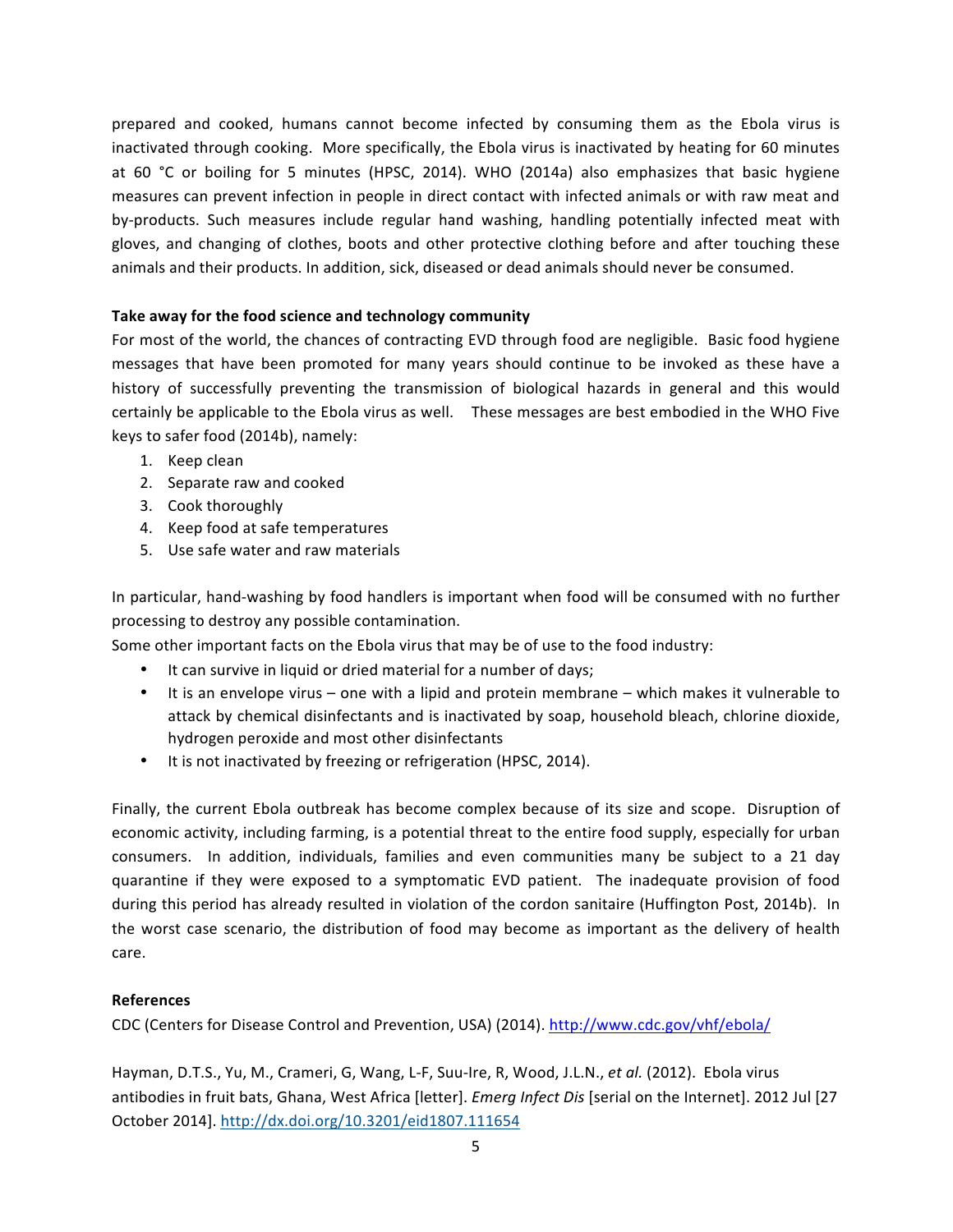HPSC (Health Protection Surveillance Centre, Ireland) (2014). Advice for healthcare workers, including humanitarian aid workers, returning to or coming to Ireland following travel from an area affected by the Ebola Virus Disease (EVD) outbreak. http://www.hpsc.ie/A-Z/Vectorborne/ViralHaemorrhagicFever/Ebola/

Huffington Post (2014a). What actually happens when a person is infected with the Ebola virus. http://www.huffingtonpost.com/2014/08/02/ebola-symptoms-infection-virus\_n\_5639456.html

Huffington Post (2014b). Thousands break Ebola quarantine to find food. http://www.huffingtonpost.com/2014/11/04/ebola-quarantinefood\_n\_6099608.html?utm\_hp\_ref=world

Muyembe-Tamfum, J.J., Mulangu, S., Masumu, J., Kayembe, J.M., Kemp, A. & Paweska, J.T. (2012). Ebola virus outbreaks in Africa: Past and present, Onderstepoort Journal of Veterinary Research 79(2), Art. #451, 8 pages. http://dx.doi. org/10.4102/ojvr.v79i2.451.

Swanepoel, R., Leman P.A., Burt, F.J., Zachariades, N.A., Braack, L.E., Ksiazek, T.G., Rollin, P.E., Zaki, S.R. and Peters, C.J. (Oct 1996). Experimental inoculation of plants and animals with Ebola virus. *Emerg Infect* Dis 2 (4): 321-325. doi:10.3201/eid0204.960407. ISSN 1080-6040. PMC 2639914. PMID 8969248.

WHO (World Health Organization) (2014a). Ebola virus disease. Fact Sheet Number 103, September 2014. http://www.who.int/mediacentre/factsheets/fs103/en/; http://www.who.int/csr/disease/ebola/en/

WHO (2014b). WHO Five keys to safer food. http://www.who.int/foodsafety/areas\_work/foodhygiene/5keys/en/

## **Further Reading**

European Commission Public Health (All EU languages) http://ec.europa.eu/health/ebola/index\_en.htm

Mayo Clinic (English) http://www.mayoclinic.org/diseases-conditions/ebola-virus/basics/definition/con-20031241

Wikipedia (over 100 languages) http://en.wikipedia.org/wiki/Ebola\_virus\_disease

European Food Safety Authority http://www.efsa.europa.eu/en/efsajournal/pub/3884.htm

This SIB was prepared by Academy Fellows Lucia Anelich and Gerald G. Moy on behalf of, and approved by, the IUFoST Scientific Council. Lucia Anelich has a PhD in Microbiology and over 30 years of experience *in* the food industry, academia and international organizations. Dr. Anelich established and grew the *Food Safety Initiative (FSI) for the food industry through the Consumer Goods Council of South Africa, a first for South Africa. She consults for Food and Agriculture Organization of the United Nations, the*